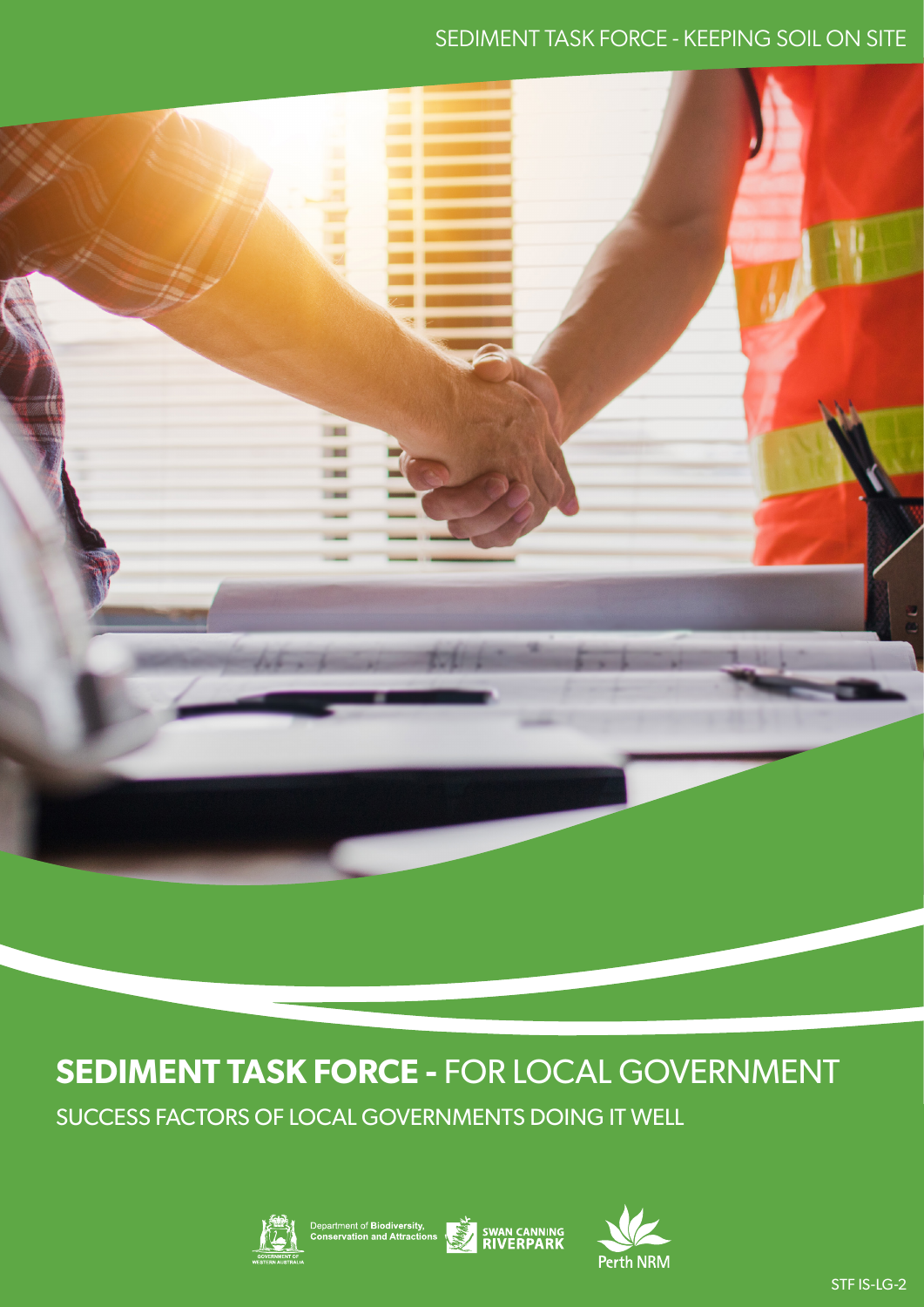# **Success Factors of Local Governments Doing it Well**

Local Governments can expend large amounts of time and money "cleaning up" sediment that has left subdivision, building and construction sites (including roads) because of inadequate on-site erosion and sediment control.

This includes the costs of sweeping roads, repairing, and maintaining stormwater management systems and Water Sensitive Urban Design infrastructure, responding to public complaints, the issuing of infringements and remediating or restoring rivers, wetlands and parks.

The following success factors for managing erosion and sediment loss have been recommended to Local Governments by Local Governments across Australia who are committed to improving their management of this important issue. These recommendations aim to help minimise the financial and environmental impacts of unmitigated erosion and sediment control during urban development.

### **Most importantly:**

- Ensure your Local Government's own publicly funded development projects meet legislative requirements and fulfil the conditions of your own Local Government's policies and guidelines to effectively prevent on-site erosion and sediment loss during subdivision and building. It is important to lead by example and meet the same requirement of the private urban development projects you are assessing.
- Do not rely on the goodwill of builders and developers to voluntarily adopt best practice erosion and sediment control measures. Instead, proactively assist builders and developers to understand and fulfil their obligations.
- Secure a sufficient level of resourcing for monitoring and compliance.

#### **Ensure you:**

- Focus on what is locally relevant and important.
- Review and improve your regulatory framework, compliance, planning and reporting procedures, documentation, incentives and financial disincentives (so they act as a deterrent).
- Aim for compliance that reflects policy and best practice standards\*.
- Secure corporate ownership and commitment (at senior management level).
- Achieve cross-department awareness of the issue and knowledge of erosion and sediment control management tools, strategies and infrastructure.
- Facilitate Departments working together to monitor and enforce compliance.
- Empower all staff able to observe potential breaches to have the knowledge, skills and authority to report incidents of non-compliance.
- Implement a centralised incident reporting system to quickly resolve breaches and to assess collective impacts (including downstream impacts).
- Provide high quality education and training to build staff and industry capacity.
- Invest in infrastructure to capture the "sediment that got away" and aim for cost recovery for this investment.
- Commit to regular assessments (e.g. water quality monitoring, drainage infrastructure damage checks, sediment source investigations, analyse investment in environmental restoration).
- Identify key barriers to successful management and adopt new strategies to respond to issues identified in assessments.

*\*All erosion and sediment controls installed on site should be in accordance with International Erosion Control Association Australasia (IECA) best practice [\(www.austieca.com.au/publications/resources](http://www.austieca.com.au/publications/resources))*